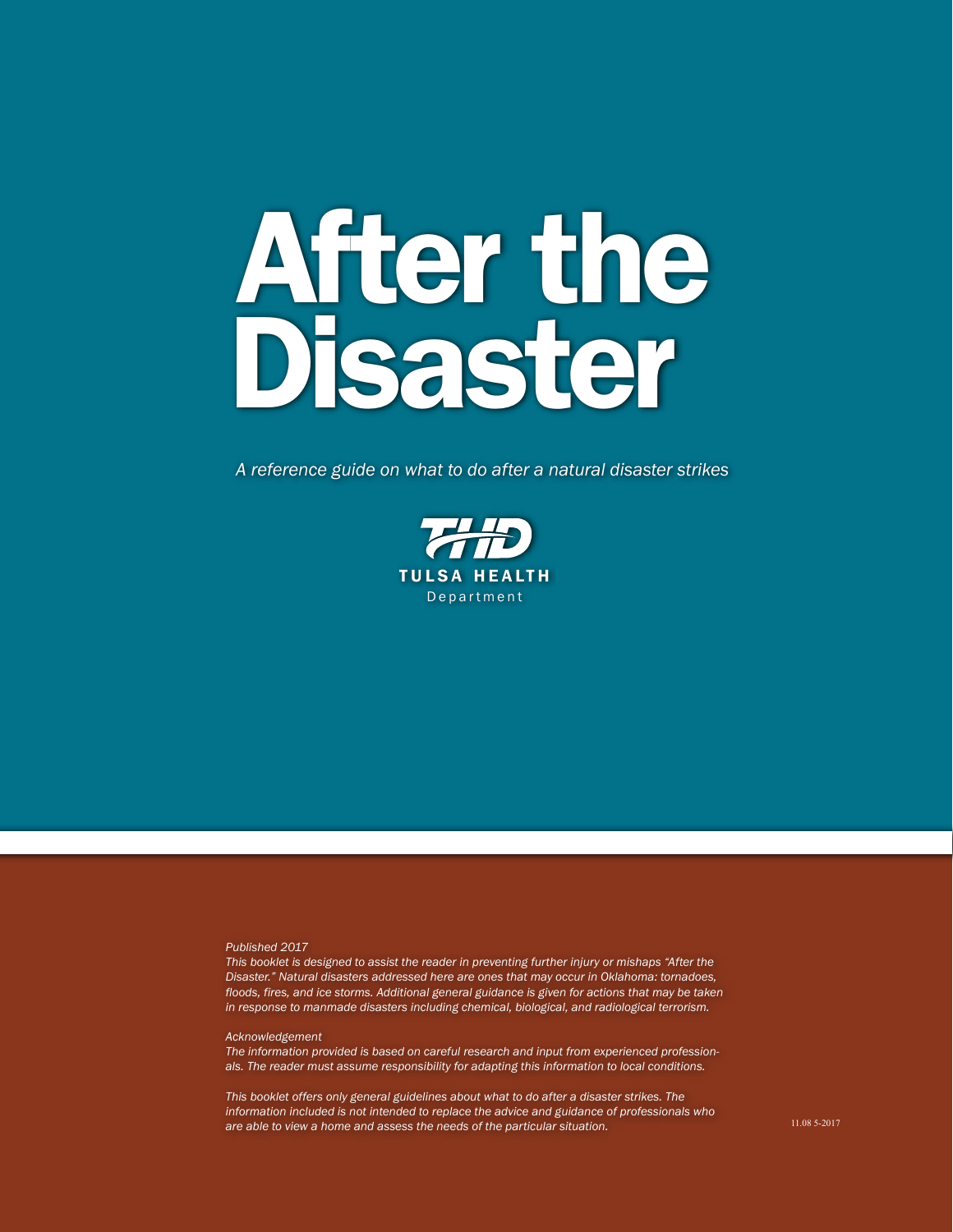## Personal Safety

**During recovery efforts, it is essential to keep healthy.** Remember to get plenty of rest, don't overexert, eat a healthy diet, and try to stay calm. Emotional health is very important to keep in mind when one has experienced a loss during any type of disaster. Adults, as well as children, are susceptible to the effects of stress and can become irritable, depressed, or hyperactive. It can be helpful to talk about your feelings with others, and it can also be helpful to accept assistance from others when offered. Do not try to take on all clean-up efforts alone. Local mental health resources are available through partnerships at the Tulsa Health Department and the Oklahoma Medical Reserve Corps.

**Before beginning any type of recovery, assess the situation.** Look and listen for any gas leaks, live wires, and unstable structures. Report any fallen power lines or broken gas lines to your local utility company. Also before beginning recovery, take pictures of all damage for disaster aid and/or insurance. Ensuring your utilities at your residence or business are turned off after a disaster may reduce further damages to property and prevent further injuries.

## **Keep in mind that recovery can be a hazardous task.** Take care when handling damaged items. Debris can be contaminated by chemicals, sewage organisms, toxic materials, and other substances. Maintain good hygiene and wash hands as often as possible to avoid irritation, illness, or allergic reactions from exposure to toxins. Wear heavy work boots and gloves to further protect yourself. Debris after a disaster may cut, scrape, or puncture your skin. If you are injured during the recovery process contact your primary healthcare provider to receive a tetanus vaccination if you have not had one in the last five years with an injury or ten years without.

# Pre-Event Planning is **Essential**

Although the emphasis of this booklet is to provide guidance for protecting health and safety following a disaster, the importance of taking steps to be prepared for emergencies cannot be overemphasized. Basic preparedness is not difficult and there are many good references available to guide you in taking the right steps. Several of these are listed at the end of this booklet. The basics are outlined below.

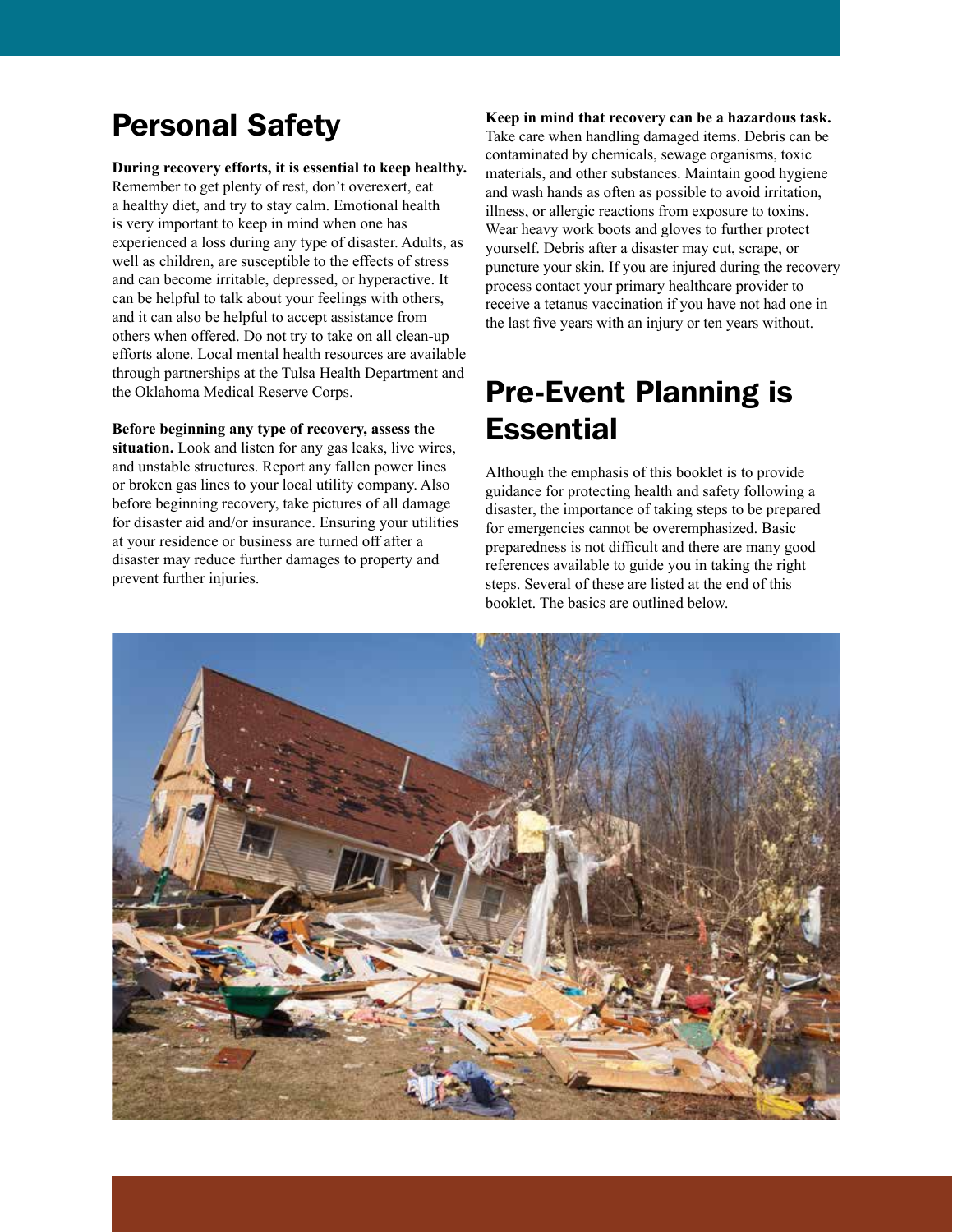#### **Create a Family Emergency Plan**

Identify the safest place in your home (or in a storm shelter) to go when you are advised to seek shelter during severe weather. Know the meaning of warning siren tones. Pre-plan how you will care for and shelter your pets if you are required to evacuate your home. Understand and be prepared to shelter-in-place if you are directed to do so by authorities. Select meeting places for getting back together with your family at a safe distance from your home if your home is involved in fire or otherwise unsafe. Develop a plan for meeting at an alternate location if an emergency occurs while the family is away from home. Make sure all family members understand the plan and have contact phone numbers, including cell phones. Practice your home escape plan. Get together as a family and discuss the kinds of emergencies that might occur, how to respond to each type and how to get help and information. This is especially important for children. Playing a game of "what if this happens" to get them to think through their actions in different situations can help.

#### **Prepare an Emergency Kit**

Having a home emergency kit may be essential to the safety and well-being of your family if you ever have to face an emergency situation. Often during an emergency, the normal services we come to rely on in our daily lives are interrupted or unavailable for hours, days or weeks. The most important of these are electricity, water, heat, air-conditioning, and telephone service. By being prepared ahead of time for the possible loss of one or more of these services, it is possible to do without them for three or more days in relative comfort. The key to accomplishing this is to assemble a home emergency kit that contains at least a three-day supply of water (one gallon per person per day), a three-day or longer supply of non-perishable food for each family member, and a change of clothing, including rain and cold weather gear. Also include bedding, a plastic container of ordinary household bleach, extra eyeglasses or contact lenses, a first aid kit, necessary prescription medications, basic tools including duct tape and plastic trash bags, extra car and house keys, and a flashlight(s) and a battery powered radio with extra batteries for both. Furthermore, it is recommended to keep copies of important documents in your emergency kit. These items may include, but are not limited to: insurance paperwork, titles/deeds, pet vaccination records, a list of emergency contact phone numbers, etc. Additionally, ensure you have at least a 3 day supply of pet care supplies, to include: additional supply of water, pet food, tags, medications, bedding, toys, collars and a leash.

Items such as additional batteries, a weather radio, back-up cell phone charging stations and dust masks are also key items to include in your emergency kit. Develop a list of essential need items with your family before building your emergency kit. If you have children consider adding some activities such as games, cards, coloring books or favorite toys to your emergency kit. Additional information about what type of items to include in your kit can be found at http://www.tulsahealth.org/about-us/emergency-preparedness/citizenpreparedness. For a quick reference, consult some of the additional references at the end of this booklet for more emergency kit information.

# Biological, Chemical, and Radiological Terror Attacks



Terror attacks that involve the use of biological, chemical, or radiological agents can cause injury, illness, and death. In general, however, only limited areas are likely to be affected by these types of attacks and persons who are not directly exposed can take specific actions to protect themselves and their family. The general guidance provided below will help you take appropriate action following an attack that uses each of these terror agents.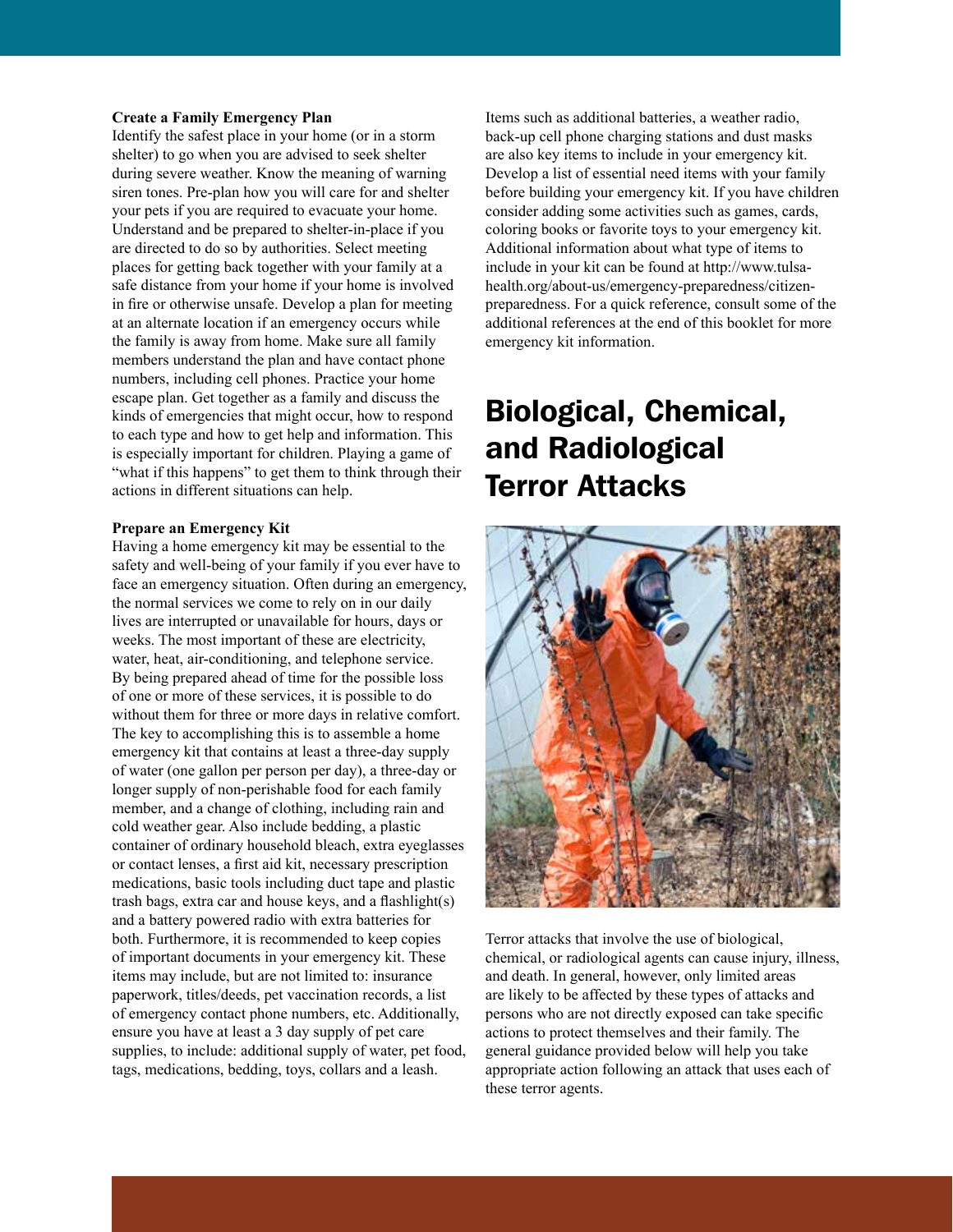## Biological Attack

Several disease causing biological organisms or their toxin products might be used in a terror attack.

**Contagious** (spread person to person):

- Smallpox (viral) Spread by breathing in the virus. Symptoms include fever, rash changing to blisters then scabs. Victims are very ill. Can last up to three weeks before scabs fall off.
- •Plague (bacterial) Usually spread by breathing in the bacteria. Symptoms occur in one to six days, high fever, cough, difficult breathing.
- •Hemorrhagic fever (viral) Spread through body fluid contact. Symptoms are fever, muscle aches, diarrhea, and internal bleeding.

**Non-Contagious** (not spread person to person, however, surfaces where the agent was released can remain contaminated and cause additional cases until cleaned):

- •Anthrax (bacterial) Symptoms occur in about seven days. Can cause illness through eating or drinking and cause sores on skin but is most dangerous when inhaled resulting in flu-like illness and breathing difficulty.
- •Tularemia (bacterial) Methods of exposure are similar to anthrax. Exposure as a result of terrorist activity is most likely through ingestion or inhalation. Symptoms include headache, fever, and weakness.
- •Botulism (bacterial toxin or poison) Symptoms are blurred vision and difficulty swallowing or speaking after two to three days of exposure.
- •Ricin (castor bean toxin or poison) Fever, cough and breathing problems if inhaled; internal bleeding, liver and kidney damage if swallowed.

## **Actions You Should Take**

Remain at home, if possible. This is probably the best place to be. Listen to local radio and television for instructions.

- •You will be told to evacuate or shelter-in-place if necessary by emergency authorities
- •Plans are in place to dispense vaccines or medications in an emergency. If this becomes necessary, you will be told when and where to go for these services
- •Don't rush you have time to receive treatment if you were exposed

If you are inside a building where an attack occurs:

- •Try not to kick up dust
- •Cover your mouth with a cloth (or a mask)
- •Close windows and doors to the room where the source is located
- •Turn off fans, heat and air conditioning
- •Don't leave until emergency crews have decontaminated you

Don't go to the emergency room or doctor's office unless you are sick. Additional points to remember:

- •Persons infected with a contagious disease should be isolated from others
- •Heat, sunlight and a bleach solution (see how to prepare bleach solution under *Water* section), along with soap and water, can kill bacteria and viruses and inactivate toxins on surfaces
- •Do not drink bleach solution or use it on your skin

## Chemical Attack

Chemical agents of greatest concern include nerve and blister agents and the more commonly used chemicals hydrogen cyanide and chlorine. They are briefly discussed below:

- •**Nerve Agents** these agents, often referred to as "nerve gas," can occur in liquid or vapor form. They immediately cause pupils of the eyes to shrink, eye watering, runny nose, sweating, nausea and vomiting, and twitching. The extent of exposure determines the seriousness of the effects. Exposure can occur by breathing, ingestion, or contamination of skin and eyes.
- •**Blister Agents** (vesicants, sulfur mustard) these agents cause blistering of skin and burning of skin and eyes as well as lungs, mouth and throat if inhaled. Symptoms may not develop for one to six hours following exposure.
- •**Hydrogen Cyanide** symptoms of exposure to this chemical can include burning and redness of exposed eyes and skin, confusion, drowsiness, shortness of breath and collapse if inhaled.
- •**Chlorine** this chemical is very harmful to eyes and skin and causes tearing, blurred vision and burns. It damages lungs and causes breathing difficulty when inhaled.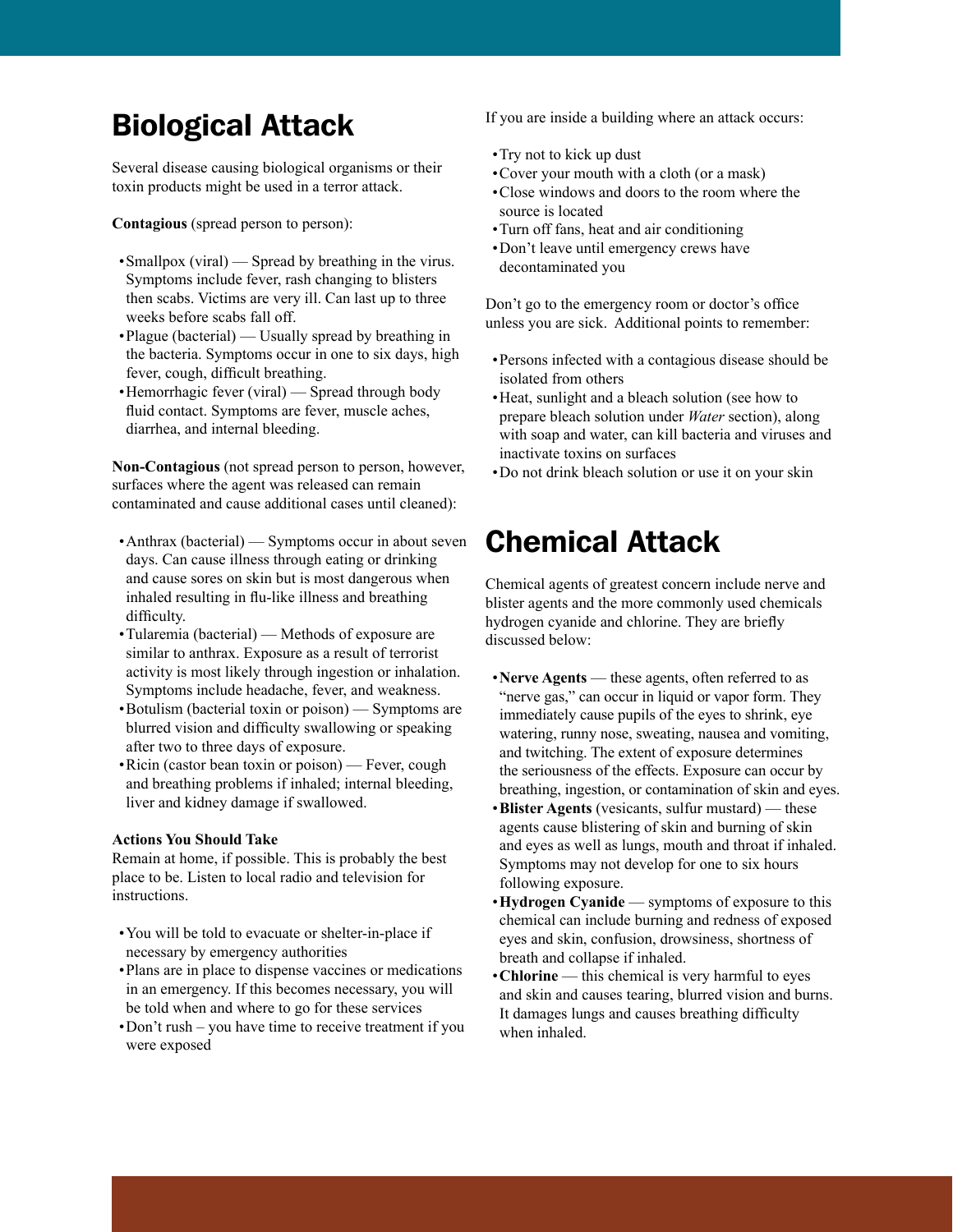#### **Actions You Should Take**

- •If you are inside a building where an attack occurs •Get out quickly
	- •Don't step into any puddles of liquid

•If you believe you were contaminated, immediately remove your outer clothing

- •Any clothing that has to be pulled over your head should be cut off to avoid chemical contact with your eyes, nose and mouth
- •Immediately flush eyes and thoroughly rinse any skin that may have been contaminated at a nearby water source. Use tepid water (warm, not hot)
- •Wait for arriving emergency crews to further decontaminate you and assist you with medical attention

•If you are outside and suspect an attack

- •Get indoors quickly, or into a vehicle
- •Close all windows and doors and seal any drafts
- •Shut off air conditioning or heating
- •Call 911 to report the incident
- •Listen to local radio or television for information and instructions
- •Additional points to remember
	- •Stay upwind, uphill and upstream from the suspected release
	- •Usually wind will quickly disperse or carry clouds of toxic agents away from an outdoor release site
	- •If you are at home, place your clothes in a plastic bag and shower with soap and water
	- •You will be instructed when it is safe to go back outside



## Radiological Attack – Dirty Bomb

A dirty bomb is a conventional explosive, such as dynamite packed with radioactive material that scatters when the bomb goes off. Most "dirty bomb" casualties will be from the initial blast of the conventional explosives. The radioactive dust, smoke or other material that is scattered as a result is the "dirty" part.

The health effects of radiation depend on the amount of radiation absorbed by the body, the type of radioactive material, how the radioactive material got in or on the body, and the length of time the person was exposed. Exposure to large amounts of radiation over short period of time can cause Acute Radiation Syndrome (ARS). If you have symptoms of ARS (skin burns, nausea, or vomiting) seek medical attention as soon as it is safe to leave your building or shelter. If you were exposed to a small amount of radiation, you will not see any health effects right away.

## **Actions You Should Take**

- •If you are inside and close to the site where the blast occurs
	- •Stay in the building and close all windows and outside doors
	- •Turn off fans and heating and air conditioning systems
	- •Tune to local radio or television news for more instructions
	- •If the building is damaged or if you must go outside, cover your nose and mouth with a cloth
- •If you are outside and close to the blast
	- •Cover your nose and mouth with a cloth to reduce the risk of breathing in radioactive dust or smoke
	- •Quickly go into a building where walls and windows have not been broken
	- •Remove outer layer of clothing and seal in a plastic bag if available. This may get rid of up to 90% of radioactive dust
	- •Tune to local radio or television news for more instructions if you are in a car when the incident happens
	- •Close the windows and turn off the air conditioner, heater and vents
	- •At home, remove your clothing OUTSIDE
	- •Place your clothes in plastic bag and seal it
	- •Shower with soap and water, washing all hair thoroughly
	- •Wash any open wounds several times with soap and water
	- •Tune to local radio or television news for more instructions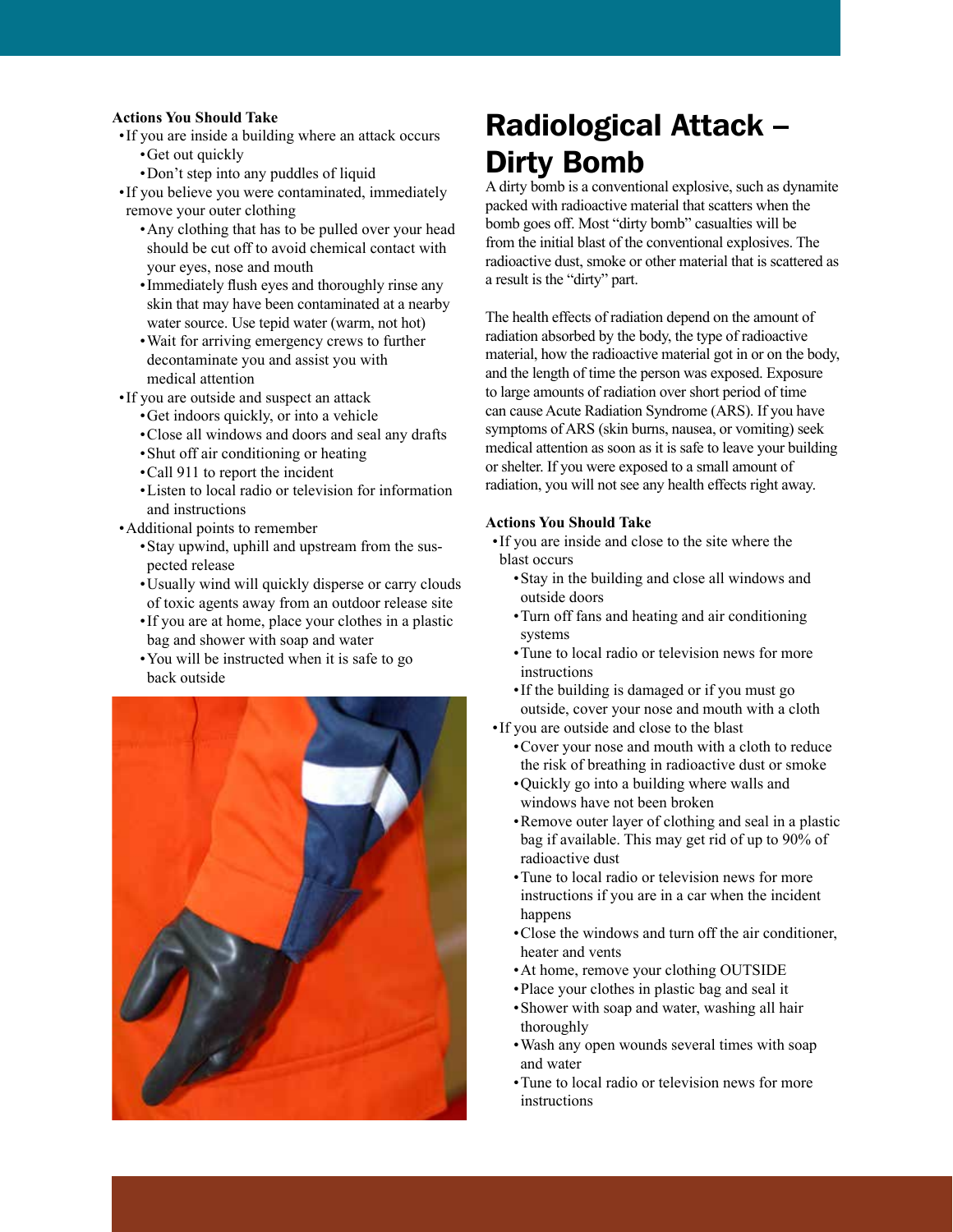# Wounds and Immunizations

Minor wounds should be cleaned with soap and water and covered with a clean dressing to prevent further contamination. An antibiotic ointment can be applied after the wound has been cleaned. Seek medical attention for more severe wounds and for wounds that appear to be infected or are not otherwise healing properly.

#### **Tetanus Booster Injection**

If you have not had a tetanus booster within the last five (5) years, you should get one if you have suffered:

- •A puncture wound
- •An animal bite
- •A wound contaminated with soil or manure

You may also need a tetanus booster if you have a minor wound, but have not had a booster within the last five (5) years.

Large and potentially contaminated wounds should be treated by a physician who will decide if a tetanus injection is necessary.

Wounds from an unknown source, symptoms suggesting an infection, or unknown tetanus injection history should be brought to medical attention as soon as possible.

If a tetanus booster is needed, it is important to get the injection within 24 to 72 hours after the injury occurs.



# **Water**

Having an ample supply of clean water is a top priority in an emergency. A normally active person needs to drink at least two quarts of water each day. Hot environments can double that amount. Children, nursing mothers, and those who are ill will need even more. If supplies run low, never ration water. Drink the amount you need today and try to find more for the following day. You can minimize the amount of water your body needs by reducing activity and staying cool.

If possible, drink commercially bottled water. Consider all water from wells, cisterns, and other delivery systems in the disaster area unsafe until tested. If bottled water is not available, it may become necessary to find other water sources. Never drink contaminated water as it may cause severe illness or death.

## **Hidden Water Sources in Your Home**

If a disaster catches you without a stored supply of clean water, you can use water from your house:

- •Hot water tank
- •Water pipes
- •Ice cubes
- •Reservoir tank (not the bowl) of the toilet if no chemicals have been added

To stop contaminated water from entering your home in the case of broken water or sewage lines, shut off the main water valve to your house. Location of the main water shut off valve varies but is frequently located on the street side (front) just before the line enters your home and/or in the water meter housing.

To use the water remaining in your pipes, let air into the plumbing by turning on the highest faucet in your house (usually the kitchen sink faucet or an upstairs bathroom) a small amount of water will trickle out. Then obtain water directly from the lowest faucet in the house. Usually this will be an outside faucet.

To use the water in your hot-water tank (usually 30 to 50 gallons per tank), be sure to turn off the electric or gas supply to the tank. Turning off the gas or electricity to the tank is very important to keep from damaging the tank and creating a hazard. If you are unsure how to turn off electricity or gas, seek competent help or contact your electric and/or gas company for assistance. Open the drain at the bottom of the tank. Start the water flowing by turning off the cold-water intake valve and turning on a hot-water faucet. After the water supply to your house is restored, you must make sure the hot water tank is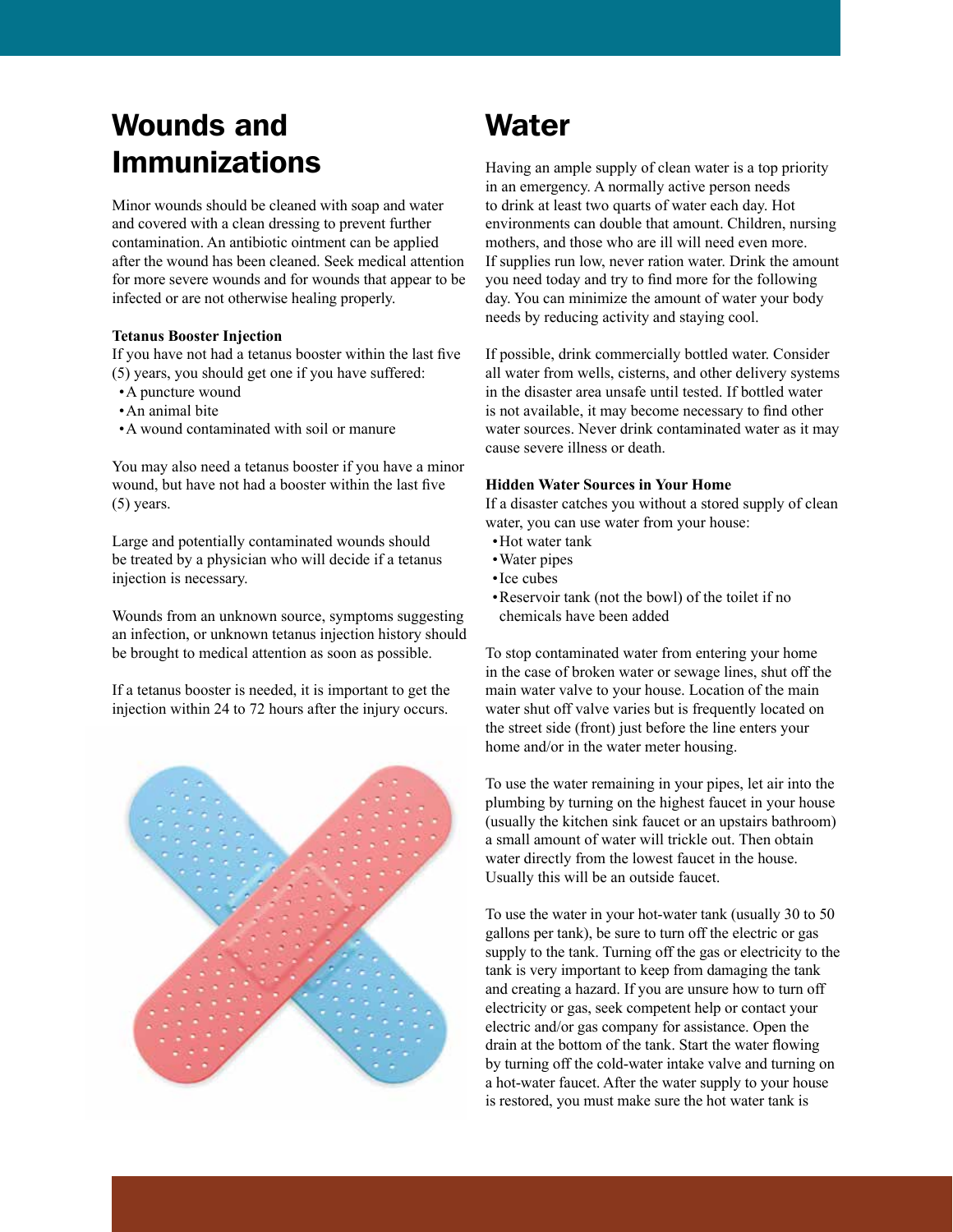refilled with water before you restore gas or electricity to the tank. To do this, open the cold water intake valve and open a hot water faucet until water flows from the faucet smoothly without spitting bursts of air. If you are unsure how to complete these steps, seek competent help or call your gas or electric company for assistance.

## **Emergency Outdoor Water Sources**

You should never use water suspected of being contaminated with human or animal waste. Also, avoid water that may contain contaminants from industrial or agricultural operations or that has an unusual color or odor. If you must find water outside your home, you can use these sources:

- •Rainwater
- •Streams or rivers
- •Ponds and lakes
- •Natural springs

You must assume water from any of the above sources is not safe for consumption without first being treated to remove or destroy disease-causing organisms. Contaminated water, in addition to having a bad odor and taste, can contain microorganisms that cause diseases such as dysentery, typhoid, and hepatitis. All water from questionable sources should be treated before using it for drinking, food preparation, or hygiene. Four methods may be available to individuals for home disinfection of water. Three of these methods – boiling, distillation and disinfecting with bleach – are widely available while the fourth method, use of a water purification filter, may only be an option for outdoor enthusiasts (campers and backpackers) who possess such devices. Disinfection of the filtered water by adding chlorine, as outlined below, will provide an extra degree of protection. The remaining three methods are described below.

#### **Water Treatment**

Before treatment, filter water from emergency sources through a piece of cloth, paper towel, or coffee filter and then treat it using one or more of the following methods: •Boiling

- •Bleach Disinfection
- •Distillation
- 

**Boiling** is the safest method of treating water. Bring water to a rolling boil for three to five minutes. Let the water cool before drinking. Boiled water will taste better if you put oxygen back into it by either pouring the water back and forth between two clean containers or partially filling a capped clean container and shaking it vigorously for a short time.



**Bleach disinfection** uses regular household liquid bleach to kill microorganisms. Use only regular household bleach that contains 5.25 percent sodium hypochlorite. Other chemicals, such as iodine or water purification tablets sold in camping or surplus stores may be used according to directions on the package. Do not use scented bleaches, color safe bleaches or bleaches with added cleaners.

- •Add eight drops (1/8 teaspoon) of bleach to a gallon of cooled water or four drops (1/16 teaspoon) to a two liter bottle of water.
- •Stir and wait 30 minutes.
- •If the water smells of chlorine, you can use it. If it does not smell of chlorine, or if the water is still cloudy, repeat steps one and two and smell it again. If it smells of chlorine, you can use it. If it does not smell of chlorine after the second treatment, discard the water, and try to find another source of water.

**Distillation** is a treatment process that will remove microbes that resist boiling and chlorine disinfection methods. Distillation will also remove other contaminants such as heavy metals, salts, and most other chemicals. This involves boiling water and then collecting the vapor that condenses back to water. The condensed vapor will not include salt and impurities. •Fill a pot half full with water.

- •Tie a cup to the handle on the pot's lid so that the cup will hang right side up when the lid is upside down (make sure the cup is not dangling into the water).
- •Boil the water for 20 minutes.
- •The water that drips from the lid into the cup is distilled and safe for drinking.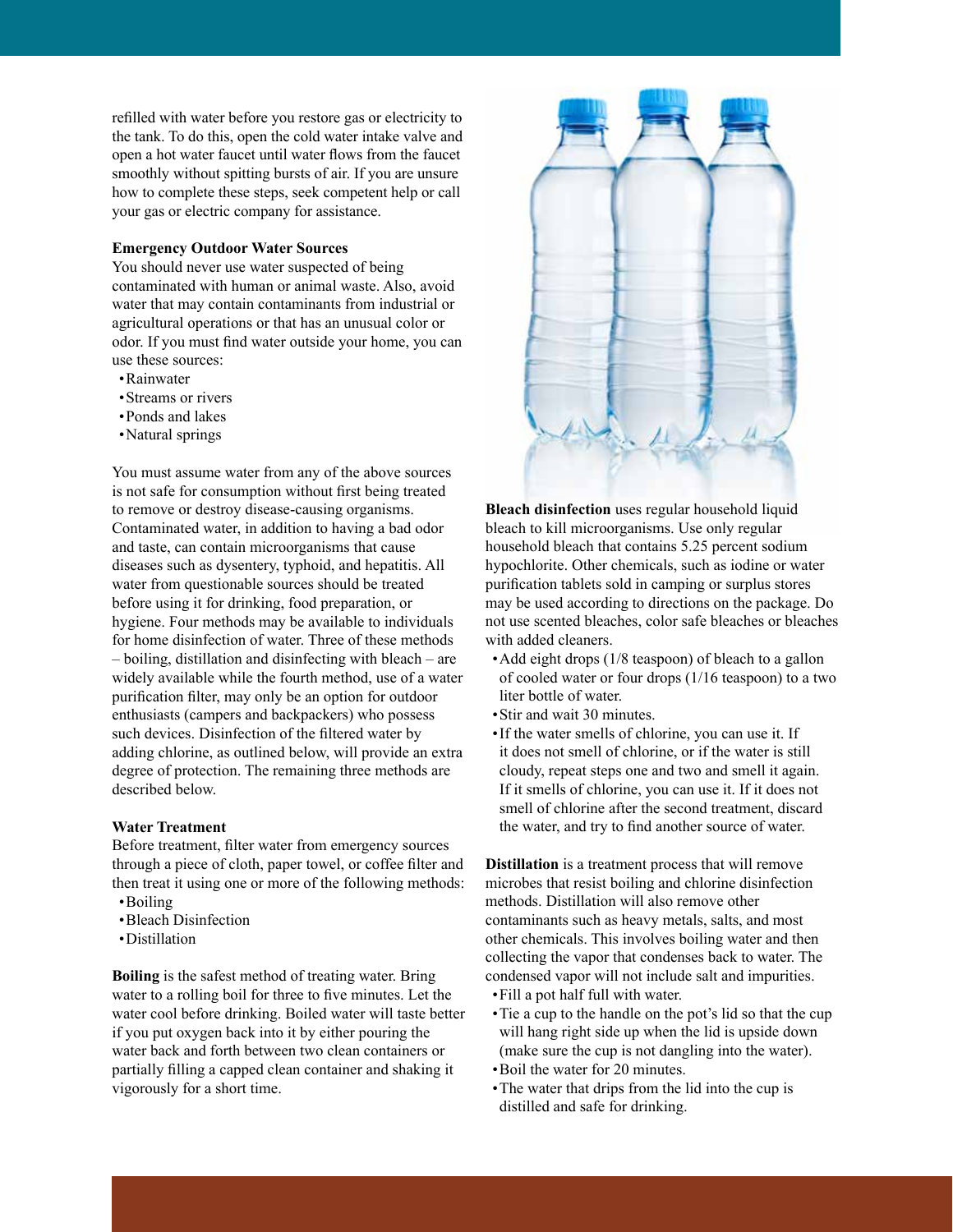## Food Recovery



Floods, fires, loss of power, or other disasters can jeopardize the safety of your food. The following information will help you know how to keep food safe and minimize loss of food and the potential for foodborne illness.

#### **Flood Damaged Food**

All floodwaters are contaminated, therefore, food and eating utensils should be carefully examined. Discard all food that came in contact with floodwaters including canned goods. It is impossible to know if containers were damaged and the seal compromised. Also, do not keep food in bottles or jars with bottle caps or screw-on lids — they do not keep out floodwaters.

#### **Fire Damaged Food**

Discard food that has been near a fire. Food exposed to fire can be damaged by the following:

- •**Heat of the fire** Extreme heat to containers can render the food unsafe. Food in cans or jars may appear to be okay, but the heat from a fire can cause them to split or rupture. This will allow the introduction and growth of food spoilage bacteria. Do not eat food from cans that are dented, swollen, or corroded even if the food inside looks normal. •**Smoke fumes** — Discard any raw food or food in permeable packaging (cardboard, plastic wrap, screw-topped jars, bottles, etc.) stored outside the refrigerator. Food stored inside refrigerators or freezers can also become contaminated by fumes. The refrigerator seal is not airtight and fumes can get inside. One of the most dangerous elements of a fire is sometimes not the fire itself, but toxic fumes released from burning materials.
- •**Chemicals used to fight the fire** Throw away food that is exposed to chemicals. Chemicals used to fight the fires may contain toxic materials and cannot be washed off the food. This includes food stored at room temperature, such as fruits and vegetables, as well as food stored in permeable containers like cardboard and screw-topped jars and bottles.

#### **Power Outages**

In general, always keep perishable foods (meat, poultry, fish, eggs, dairy, etc.) refrigerated at or below 40°F.

Perishable foods should not be held above 40°F for more than two hours. If the power is out for more than two hours, the following guidelines should be followed:

- •Do not open the refrigerator or freezer unless absolutely necessary. An unopened refrigerator will keep foods cold enough for a couple of hours at least. A freezer that is half-full will hold foods safely for up to 24 hours and a full freezer for up to 48 hours.
- •If it looks like the power outage will last longer than two to four hours, pack milk, dairy products, meats, fish poultry, eggs, gravy, and leftovers into a cooler surrounded by ice if available.
- •When available, dry ice can keep food for several days. Twenty-five pounds of dry ice will keep a tencubic-foot freezer below freezing for three or four days. Dry ice is harmful to the skin; therefore, heavy, dry gloves should be worn when handling dry ice.

As soon as the power returns, check food temperatures. If the food in the freezer has ice crystals and is not above 40°F, you can refreeze. Perishable foods in the refrigerator should not be above 40°F for more than two hours. If the internal temperature is above 40°F for more than two hours, the food items should be thrown away.

# Household Goods **Recovery**

Like food, household goods can be contaminated during a disaster. Some items are salvageable, but some should be discarded because of their potential to harbor dangerous contaminants and mold.

## **Flood**

Clothing and household linens that have been contaminated by floodwater can be reused after washing. All items should be separated into groups of white fabrics, colorfast fabrics, and colored fabrics not colorfast or delicate.

For white and colorfast fabrics, rinse the grouped items repeatedly in cold water to remove as much mud as possible. Wash on normal cycle in a cold-water detergent solution, repeating as necessary. Rinse and allow fabrics to stand for 15 minutes in cool water containing one capful (one tablespoon) of household bleach, plus one tablespoon of cold-water detergent per gallon of water.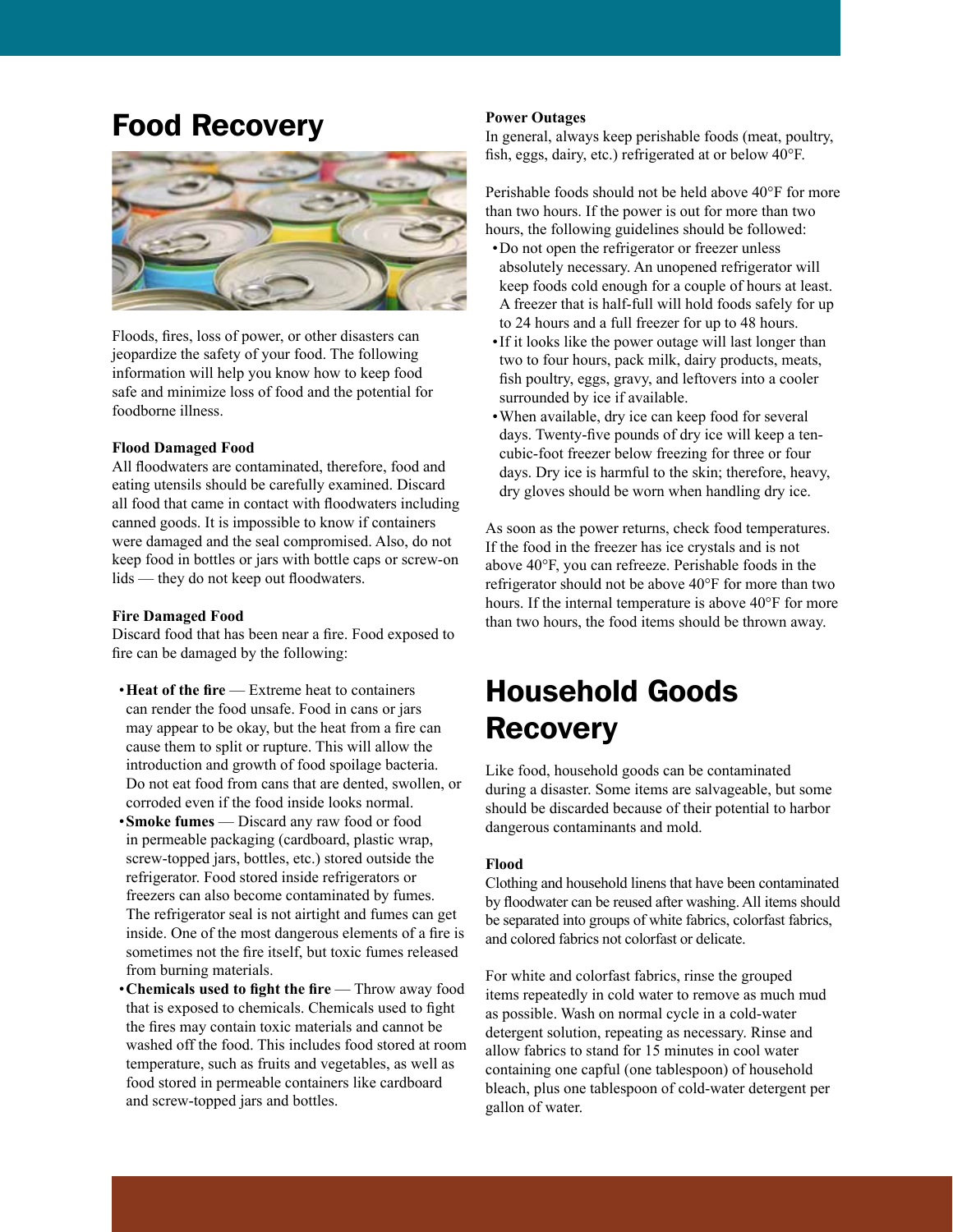After soaking in this solution, continue to wash until fabrics appear clean, then rinse. These steps may need to be repeated. For non-colorfast and delicate fabrics, commercial laundering and dry cleaning is recommended.

Contaminated household goods such as hairbrushes, combs, and decorative items that are non-absorbent and will not come into contact with any food item can be cleaned by scrubbing with a good detergent, and then wiped down with a solution containing any household disinfectant. Dry with a clean cloth or allow to air dry. To preserve wood, apply a good commercial furniture oil.

The presence of mold should be addressed promptly and mold-damaged materials should be repaired, if possible, or destroyed. Items that are not porous (metals, glass, and hard plastics) and items that are semi-porous (wood and concrete) can usually be cleaned of mold and reused. A detergent solution should be used for cleaning these items. Adding a tablespoon of household bleach per gallon of cleaning solution is also recommended for use on items that will not be damaged by small amounts of bleach (most hard surfaces including glass, plastics and metals).

Porous materials such as wallboard, ceiling tiles, and fabrics may be cleaned by a professional; however, it is best if these items are removed and discarded. Any materials that will be reused must be dried and free of moldy spots.

To avoid spreading mold spores during cleanup, wear a mask and gloves and do not sand. When discarding moldy items, place them in plastic bags for disposal.

## **Fire**

Cookware and non-porous utensils and dishes exposed to smoke or chemicals can be salvaged according to the same procedures and used following a flood. Singleservice utensils, plastic ware, and porous items should be discarded.





## Waste Disposal

## **Human Waste**

A covered metal container such as a small foot-operated garbage can is suggested for use as a temporary toilet. The container should be lined with a heavy-duty plastic bag and kept covered when not in use. The contents should be disposed of in the sanitary sewer when water and sewer service is restored.

### **Dead Animals**

To dispose of small dead animals after a disaster, wear gloves and place the animal in a plastic garbage bag. Call your local Animal Control Officer for pickup.

#### **Solid Waste Disposal**

Precautions should be taken when handling any debris after a disaster. Perishable items such as food and garbage should be separated from other debris such as tree limbs, lumber, furniture, and carpeting. Place perishable items at the curb for collection by refuse trucks. These items will be disposed of under supervision at a licensed sanitary landfill.

Temporary dumpsites may be designated for disposal of non-perishable debris. If such sites are established, their locations will be announced through the news media. Do not remove items from these sites. Searching through the debris can increase your exposure to injury and disease.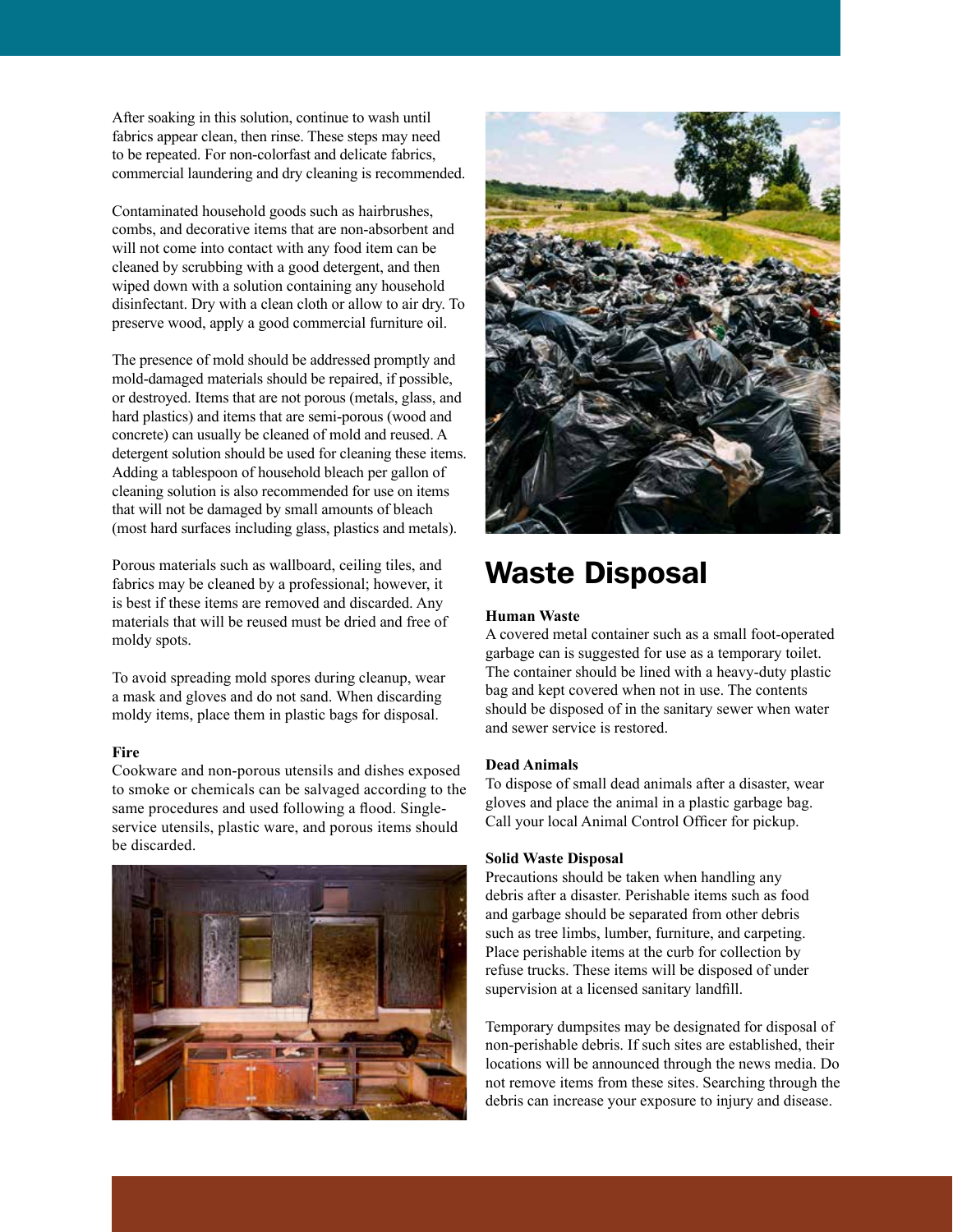# Mosquito & Insect Control

Because large amounts of water may be left behind after a disaster, mosquitoes and insects can be an extra nuisance as well as a health threat during disaster recovery. To alleviate the problem, individuals can assist in mosquito and pest control efforts by removing potential breeding and resting sites. Low-lying areas that hold water should be drained. Debris such as structural remains, trash, limbs, and paper should be cleaned up as soon as possible. Garbage cans should have tight fitting lids. Empty all containers that hold water including buckets, wheelbarrows and garden carts, old tires, flowerpots, bird-baths and other open containers.

Excess vegetation and tall weeds can harbor pests and should be either removed or controlled by cutting. Other insects can be dealt with by using pesticides by following manufacturers' instructions for mixing and treatment.

When working outdoors, wear long sleeves and use insect repellent containing DEET. To adequately protect from mosquitoes and insects, adults should use a repellent containing 20% to 30% DEET. Children should be protected as well, using an insect repellent containing up to 10% DEET (for children under age 12).



## Swimming Pool Cleanup



If a swimming pool or hot tub has flooded or received large amounts of silt and trash and the water is muddy, remove the trash, then attach a sump pump, and pump the water out directly to the sewer. (Do not drain pool by back washing the filter.)

After the pool is drained, scrub the sides and bottom; then rinse and pump the dirty water until the silt and mud is gone. Hose down the deck area and equipment and rinse with a chlorine solution (one table-spoon or capful of household bleach per gallon of water).

Refill the pool and backwash the filter. Start pool water circulation, add proper pool chemicals to achieve pool water balance, and begin normal operation.

Contact your local pool store for proper chemicals to use and for any other questions. You may also contact your local health department. Contact information of the Tulsa Health Department can be found at the end of the pamphlet.